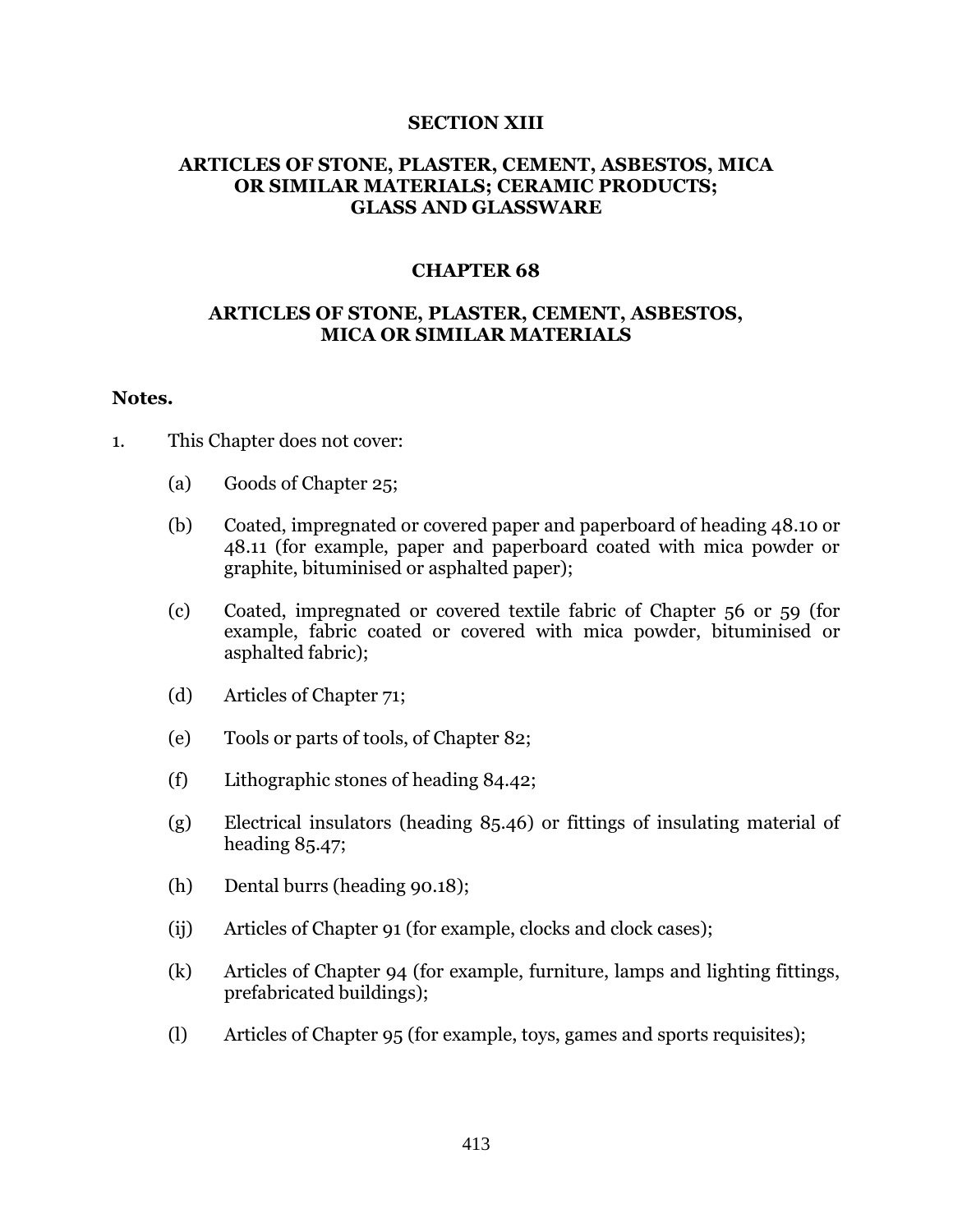- (m) Articles of heading 96.02, if made of materials specified in Note 2(b) to Chapter 96, or of heading 96.06 (for example, buttons), 96.09 (for example, slate pencils), 96.10 (for example, drawing slates), or of heading 96.20 (monopods, bipods, tripods and similar articles); or
- (n) Articles of Chapter 97 (for example, works of art).
- 2. In heading 68.02 the expression "worked monumental or building stone" applies not only to the varieties of stone referred to in heading 25.15 or 25.16 but also to all other natural stone (for example, quartzite, flint, dolomite and steatite) similarly worked; it does not, however, apply to slate.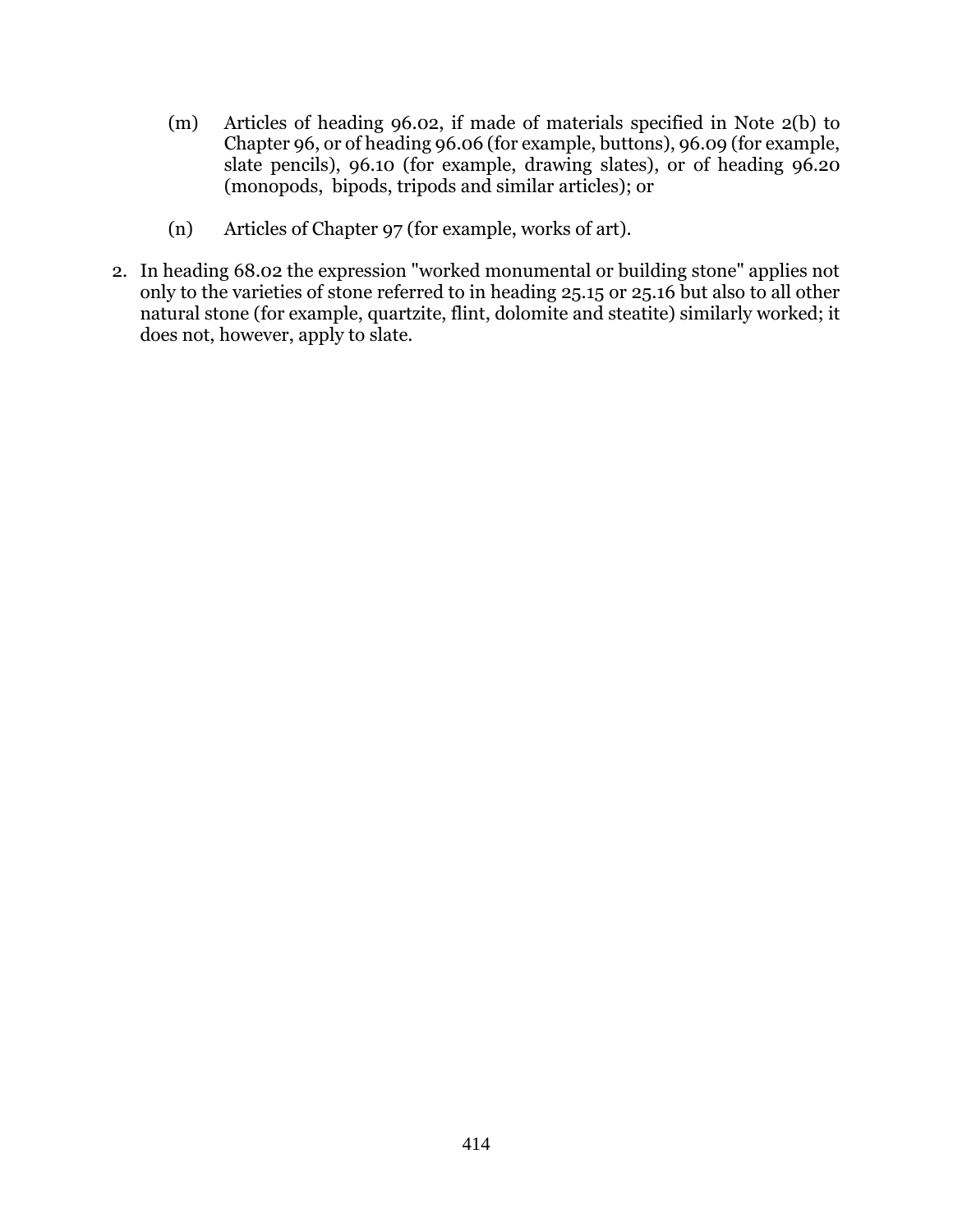| <b>HS</b> | <b>CET</b> | PR1 | <b>DESCRIPTION OF GOODS</b>                                                                       | <b>DUTY</b><br><b>RATE</b> | <b>UNIT</b> | <b>SITC REV 4</b> |
|-----------|------------|-----|---------------------------------------------------------------------------------------------------|----------------------------|-------------|-------------------|
| 6801.00   | $\bf{00}$  |     | Setts, curbstones and flagstones, of natural stone<br>(except slate).                             | 15%                        | kg          | 661.31            |
| 68.02     |            |     | Worked monumental or building stone (except                                                       |                            |             |                   |
|           |            |     | slate) and articles thereof, other than goods of                                                  |                            |             |                   |
|           |            |     | heading 68.01; mosaic cubes and the like, of                                                      |                            |             |                   |
|           |            |     | natural stone (including slate), whether or not on                                                |                            |             |                   |
|           |            |     | a backing; artificially coloured granules,                                                        |                            |             |                   |
|           |            |     | chippings and powder, of natural stone                                                            |                            |             |                   |
|           |            |     | (including slate).                                                                                |                            |             |                   |
| 6802.10   | 00         |     | - Tiles, cubes and similar articles, whether or not                                               |                            |             |                   |
|           |            |     | rectangular (including square), the largest surface                                               |                            |             |                   |
|           |            |     | area of which is capable of being enclosed in a<br>square of the side of which is less than 7 cm; |                            |             |                   |
|           |            |     | artificially coloured granules, chippings and powder:                                             |                            |             |                   |
| 6802.10   | 10         |     | --- Tiles, cubes and similar articles                                                             | 20%                        | kg          | 661.331           |
| 6802.10   | 90         |     | $--$ Other                                                                                        | 15%                        | kg          | 661.339           |
| 6802.20   | 00         |     | - Other monumental or building stone and articles                                                 |                            |             |                   |
|           |            |     | thereof, simply cut or sawn, with a flat or even                                                  |                            |             |                   |
|           |            |     | surface:                                                                                          |                            |             |                   |
| 6802.21   | 00         |     | - - Marble, travertine and alabaster:                                                             |                            |             |                   |
| 6802.21   | 10         |     | --- Articles                                                                                      | 20%                        | kg          | 661.341           |
| 6802.21   | 90         |     | $---$ Other                                                                                       | 15%                        | kg          | 661.349           |
| 6802.23   | 00         |     | - - Granite:                                                                                      |                            |             |                   |
| 6802.23   | 10         |     | --- Articles                                                                                      | 20%                        | kg          | 661.353           |
| 6802.23   | 90         |     | $--$ Other                                                                                        | 15%                        | kg          | 661.354           |
| 6802.29   | 00         |     | - - Other stone:                                                                                  |                            |             |                   |
| 6802.29   | 10         |     | --- Articles                                                                                      | 20%                        | kg          | 661.355           |
| 6802.29   | 90         |     | $--$ Other                                                                                        | 15%                        | kg          | 661.359           |
| 6802.90   | 00         |     | - Other:                                                                                          |                            |             |                   |
| 6802.91   | $00\,$     |     | - - Marble, travertine and alabaster:                                                             |                            |             |                   |
| 6802.91   | 10         |     | --- Articles                                                                                      | 20%                        | kg          | 661.361           |
| 6802.91   | 90         |     | $---$ Other                                                                                       | 15%                        | kg          | 661.369           |
| 6802.92   | 00         |     | - - Other calcareous stone:                                                                       |                            |             |                   |
| 6802.92   | 10         |     | --- Articles                                                                                      | 20%                        | kg          | 661.391           |
| 6802.92   | 90         |     | $--$ Other                                                                                        | 15%                        | kg          | 661.392           |
| 6802.93   | 00         |     | - - Granite:                                                                                      |                            |             |                   |
| 6802.93   | 10         |     | --- Articles                                                                                      | 20%                        | kg          | 661.393           |
| 6802.93   | 90         |     | $--$ Other                                                                                        | 15%                        | kg          | 661.394           |
| 6802.99   | 00         |     | - - Other stone:                                                                                  |                            |             |                   |
| 6802.99   | 10         |     | --- Articles                                                                                      | 20%                        | kg          | 661.395           |
| 6802.99   | 90         |     | $--$ Other                                                                                        | 15%                        | kg          | 661.399           |
| 68.03     |            |     | Worked slate and articles of slate or of agglome-                                                 |                            |             |                   |
|           |            |     | rated slate.                                                                                      |                            |             |                   |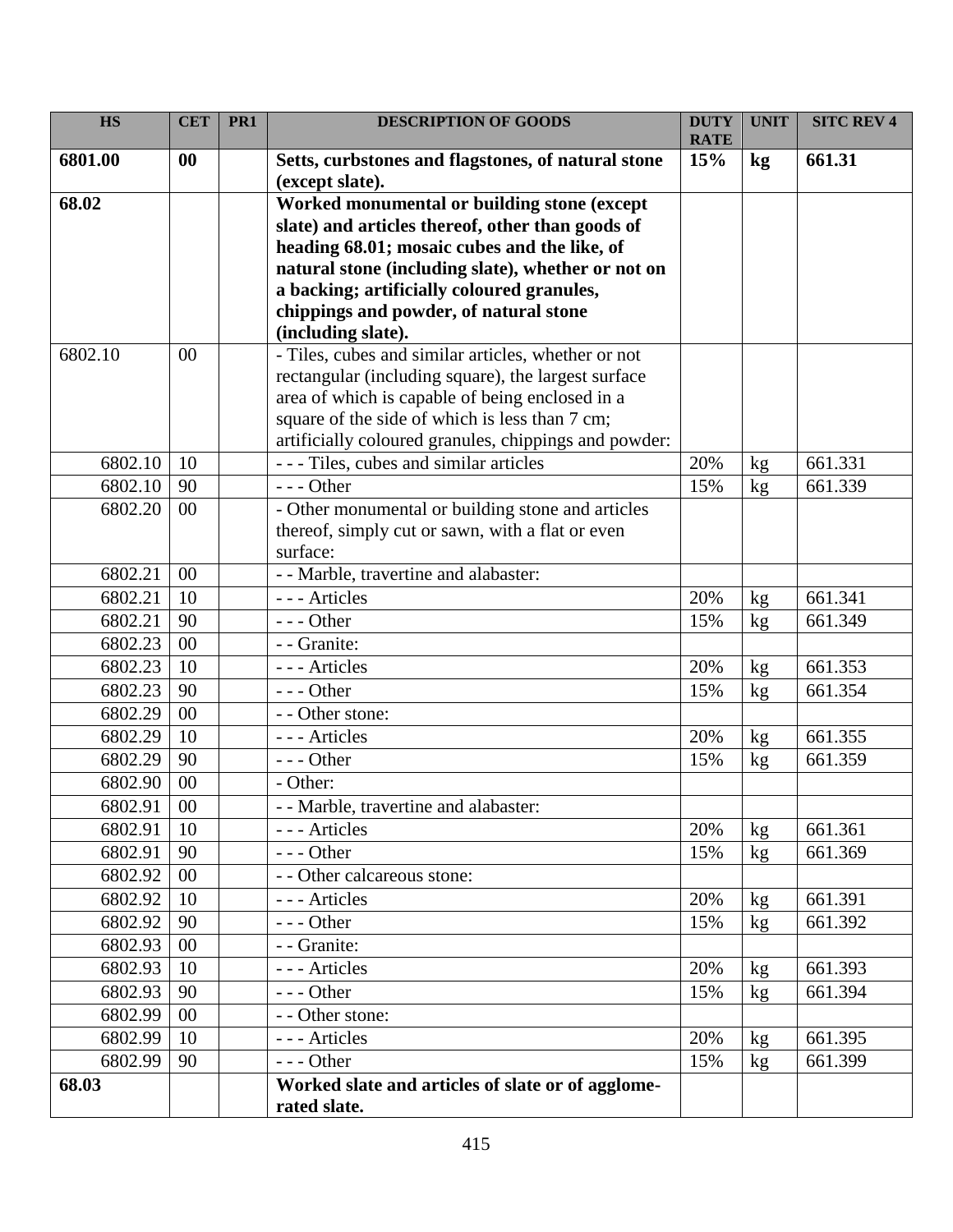| <b>HS</b>        | <b>CET</b> | PR <sub>1</sub> | <b>DESCRIPTION OF GOODS</b>                                                                                                                                                                                                                                                                                                                                                                         | <b>DUTY</b><br><b>RATE</b> | <b>UNIT</b> | <b>SITC REV 4</b> |
|------------------|------------|-----------------|-----------------------------------------------------------------------------------------------------------------------------------------------------------------------------------------------------------------------------------------------------------------------------------------------------------------------------------------------------------------------------------------------------|----------------------------|-------------|-------------------|
| 6803.00          | 10         |                 | - - - Trough, reservoirs, basins and sinks                                                                                                                                                                                                                                                                                                                                                          | 20%                        | kg          | 661.321           |
| 6803.00          | 90         |                 | $--$ Other                                                                                                                                                                                                                                                                                                                                                                                          | 5%                         | kg          | 661.329           |
| 68.04<br>6804.10 | 00         |                 | Millstones, grindstones, grinding wheels and the<br>like, without frameworks, for grinding,<br>sharpening, polishing, trueing or cutting, hand<br>sharpening or polishing stones, and parts thereof,<br>of natural stone, of agglomerated natural or<br>artificial abrasives, or of ceramics, with or<br>without parts of other materials.<br>- Millstones and grindstones for milling, grinding or | 5%                         | kg          | 663.11            |
| 6804.20          | 00         |                 | pulping<br>- Other millstones, grindstones, grinding wheels and<br>the like:                                                                                                                                                                                                                                                                                                                        |                            |             |                   |
| 6804.21          | $00\,$     |                 | - - Of agglomerated synthetic or natural diamond                                                                                                                                                                                                                                                                                                                                                    | 5%                         | kg          | 663.121           |
| 6804.22          | 00         |                 | - - Of other agglomerated abrasives or of ceramics                                                                                                                                                                                                                                                                                                                                                  | 5%                         | kg          | 663.122           |
| 6804.23          | 00         |                 | - - Of natural stone                                                                                                                                                                                                                                                                                                                                                                                | 5%                         | kg          | 663.123           |
| 6804.30          | 00         |                 | - Hand sharpening or polishing stones                                                                                                                                                                                                                                                                                                                                                               | 5%                         | kg          | 663.13            |
| 68.05            |            |                 | Natural or artificial abrasive powder or grain, on<br>a base of textile material, of paper, of paperboard<br>or of other materials, whether or not cut to shape<br>or sewn or otherwise made up.                                                                                                                                                                                                    |                            |             |                   |
| 6805.10          | $00\,$     |                 | - On a base of woven textile fabric only                                                                                                                                                                                                                                                                                                                                                            | 5%                         | kg          | 663.21            |
| 6805.20          | 00         |                 | - On a base of paper or paperboard only                                                                                                                                                                                                                                                                                                                                                             | Free                       | kg          | 663.22            |
| 6805.30          | 00         |                 | - On a base of other materials                                                                                                                                                                                                                                                                                                                                                                      | 5%                         | kg          | 663.29            |
| 68.06            |            |                 | Slag wool, rock wool and similar mineral wools;<br>exfoliated vermiculite, expanded clays, foamed<br>slag and similar expanded mineral materials;<br>mixtures and articles of heat-insulating, sound-<br>insulating or sound-absorbing mineral materials,<br>other than those of heading 68.11 or 68.12 or of<br>Chapter 69.                                                                        |                            |             |                   |
| 6806.10          | 00         |                 | - Slag wool, rock wool and similar mineral wools<br>(including intermixtures thereof), in bulk, sheets or<br>rolls                                                                                                                                                                                                                                                                                  | 5%                         | kg          | 663.51            |
| 6806.20          | 00         |                 | - Exfoliated vermiculite, expanded clays, foamed<br>slag and similar expanded mineral materials<br>(including intermixtures thereof)                                                                                                                                                                                                                                                                | 5%                         | kg          | 663.52            |
| 6806.90          | 00         |                 | - Other                                                                                                                                                                                                                                                                                                                                                                                             | 5%                         | kg          | 663.53            |
| 68.07            |            |                 | Articles of asphalt or of similar material (for<br>example, petroleum bitumen or coal tar pitch).                                                                                                                                                                                                                                                                                                   |                            |             |                   |
| 6807.10          | 00         |                 | - In rolls                                                                                                                                                                                                                                                                                                                                                                                          | 15%                        | kg          | 661.811           |
| 6807.90          | 00         |                 | - Other                                                                                                                                                                                                                                                                                                                                                                                             | 15%                        | kg          | 661.819           |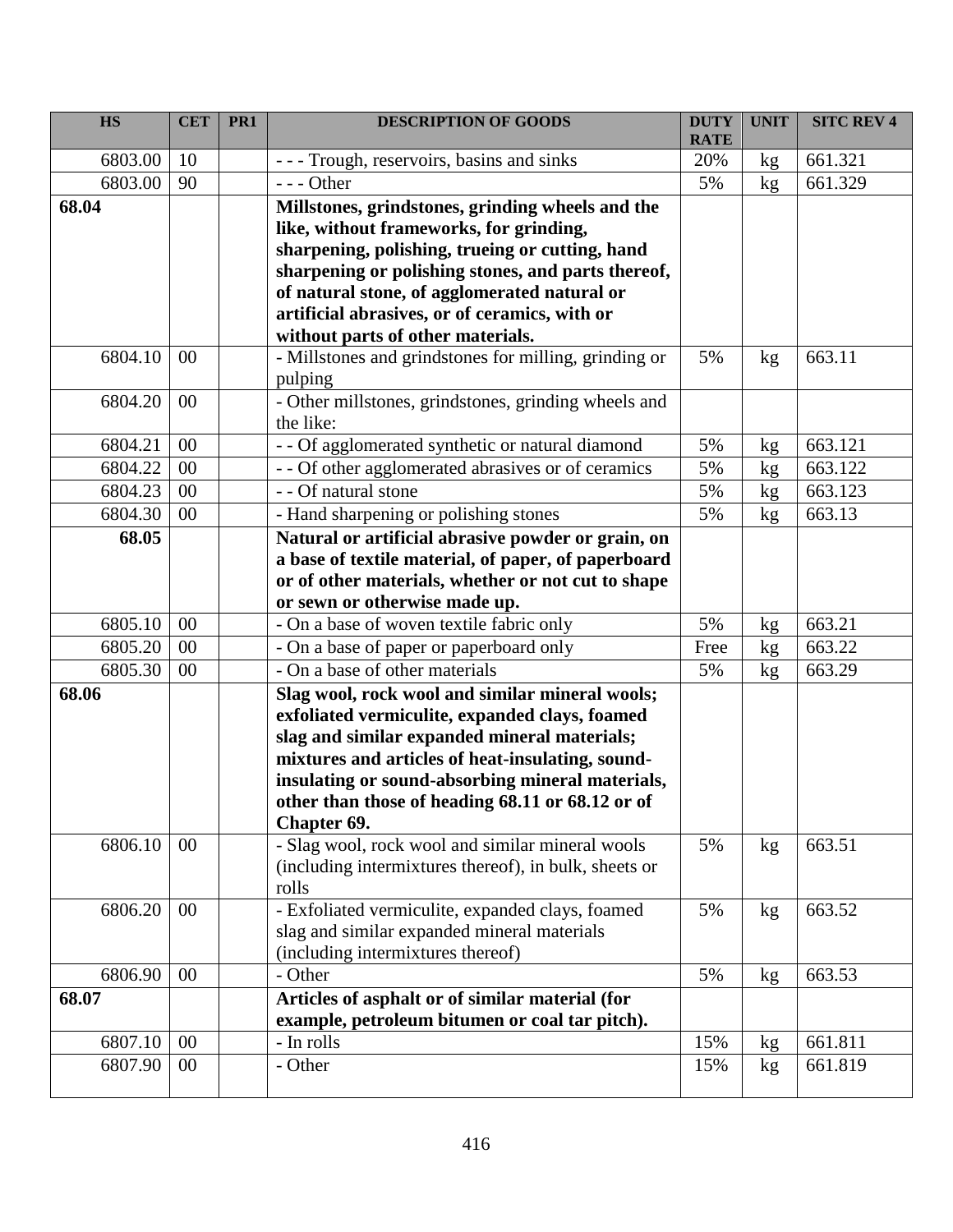| <b>HS</b> | <b>CET</b> | PR1 | <b>DESCRIPTION OF GOODS</b>                                                                      | <b>DUTY</b><br><b>RATE</b> | <b>UNIT</b> | <b>SITC REV 4</b> |
|-----------|------------|-----|--------------------------------------------------------------------------------------------------|----------------------------|-------------|-------------------|
| 6808.00   | 00         |     | Panels, boards, tiles, blocks and similar articles of                                            | 15%                        | kg          | 661.82            |
|           |            |     | vegetable fibre, of straw or of shavings, chips,                                                 |                            |             |                   |
|           |            |     | particles, sawdust or other waste, of wood,                                                      |                            |             |                   |
|           |            |     | agglomerated with cement, plaster or other                                                       |                            |             |                   |
|           |            |     | mineral binders.                                                                                 |                            |             |                   |
| 68.09     |            |     | Articles of plaster or of compositions based on                                                  |                            |             |                   |
| 6809.10   | $00\,$     |     | plaster.                                                                                         |                            |             |                   |
|           |            |     | - Boards, sheets, panels, tiles and similar articles, not<br>ornamented:                         |                            |             |                   |
| 6809.11   | 00         |     | - - Faced or reinforced with paper or paperboard                                                 | 15%                        | kg          | 663.311           |
|           |            |     | only                                                                                             |                            |             |                   |
| 6809.19   | 00         |     | - - Other                                                                                        | 15%                        | kg          | 663.312           |
| 6809.90   | 00         |     | - Other articles:                                                                                |                            |             |                   |
| 6809.90   | 10         |     | --- Industrial moulds                                                                            | 15%                        | kg          | 663.313           |
| 6809.90   | 90         |     | $--$ Other                                                                                       | 20%                        | kg          | 663.319           |
| 68.10     |            |     | Articles of cement, of concrete or of artificial                                                 |                            |             |                   |
|           |            |     | stone, whether or not reinforced.                                                                |                            |             |                   |
| 6810.10   | 00         |     | - Tiles, flagstones, bricks and similar articles:                                                |                            |             |                   |
| 6810.11   | 00         |     | - - Building blocks and bricks                                                                   | 15%                        | kg          | 663.321           |
| 6810.19   | 00         |     | - - Other                                                                                        | 15%                        | kg          | 663.329           |
| 6810.90   | 00         |     | - Other articles:                                                                                |                            |             |                   |
| 6810.91   | 00         |     | - - Prefabricated structural components for building                                             | 15%                        | kg          | 663.33            |
|           |            |     | or civil engineering                                                                             |                            |             |                   |
| 6810.99   | 00         |     | - - Other:                                                                                       |                            |             |                   |
| 6810.99   | 10         |     | --- Statues, statuettes, animal figures ; vases,                                                 | 20%                        | kg          | 663.341           |
|           |            |     | flower-pots, architectural and garden ornaments;                                                 |                            |             |                   |
|           |            |     | bird-baths, fountain basins, tombstones; reservoirs                                              |                            |             |                   |
|           |            |     | and troughs                                                                                      |                            |             |                   |
| 6810.99   | 20         |     | - - - Pipes                                                                                      | 15%                        | kg          | 663.342           |
| 6810.99   | 90         |     | - - Other                                                                                        | 15%                        | kg          | 663.349           |
| 68.11     |            |     | Articles of asbestos-cement, of cellulose fibre-                                                 |                            |             |                   |
|           |            |     | cement or the like.                                                                              |                            |             |                   |
| 6811.40   | 00         |     | - Containing asbestos                                                                            | 5%                         | kg          | 661.834           |
| 6811.80   | 00         |     | - Not containing asbestos:                                                                       |                            |             |                   |
| 6811.81   | 00         |     | - - Corrugated sheets                                                                            | 5%                         | kg          | 661.831           |
| 6811.82   | 00         |     | - - Other sheets, panels, tiles and similar articles                                             | 5%                         | kg          | 661.832           |
| 6811.89   | 00         |     | - - Other articles                                                                               | 5%                         | kg          | 661.839           |
| 68.12     |            |     | Fabricated asbestos fibres; mixtures with a basis<br>of asbestos or with a basis of asbestos and |                            |             |                   |
|           |            |     | magnesium carbonate; articles of such mixtures                                                   |                            |             |                   |
|           |            |     | or of asbestos (for example, thread, woven fabric,                                               |                            |             |                   |
|           |            |     | clothing, headgear, footwear, gaskets), whether                                                  |                            |             |                   |